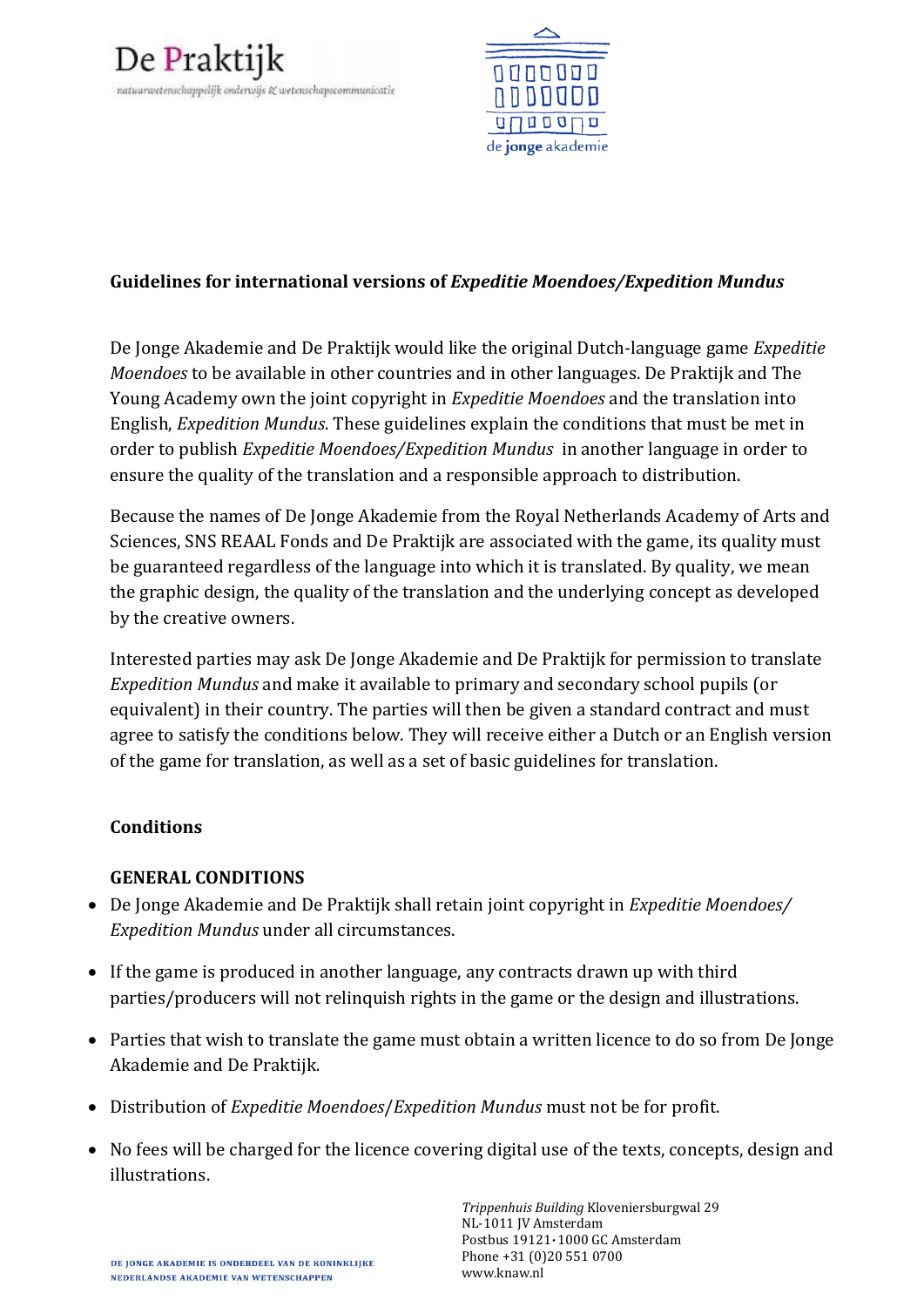- A separate licence is required to produce (parts of) physical games professionally (or to have them produced). This licence will involve a fee.
- The size of the licence fee will be related to the applicant's available production budget. The production budget is the budget spent on printing, materials and assembly.
- The relationship between the production budget and the licence fee is shown in the table below (net amounts, in US Dollars):

| production budget   | licence fee                 |
|---------------------|-----------------------------|
| $$0 - $2500$        | \$0                         |
| $$2500 - $5000$     | \$100                       |
| $$5,000 - $10,000$  | \$250                       |
| $$10,000 - $20,000$ | \$625                       |
| $$20,000 - $40,000$ | \$1500                      |
| $$40,000 - $80,000$ | \$3000                      |
| > \$80,000          | 5% of the production budget |

- In individual cases, De Jonge Akademie and De Praktijk may decide not to collect the licence fee, for example if the amount would be a critical barrier to distributing *Expeditie Moendoes/Expedition Mundus.*
- Young academies in other countries are the preferred parties for translating and distributing *Expeditie Moendoes/Expedition Mundus*. Next in order of preference are national academies of science; universities; and research and knowledge institutions.

# **TRANSLATION**

- De Jonge Akademie and De Praktijk prefer an official translation company to be contracted to produce the translation. It is possible to deviate from the above in consultation with De Jonge Akademie and De Praktijk. The translator must adhere to the basic guidelines for the translation, which explain the underlying concept of the game.
- The translation must be made available on the Internet in a version that cannot be altered. The translation will also be made available on a website set up by De Jonge Akademie and/or De Praktijk, if possible through a link. Versions that permit alteration must not be made available online in any language.